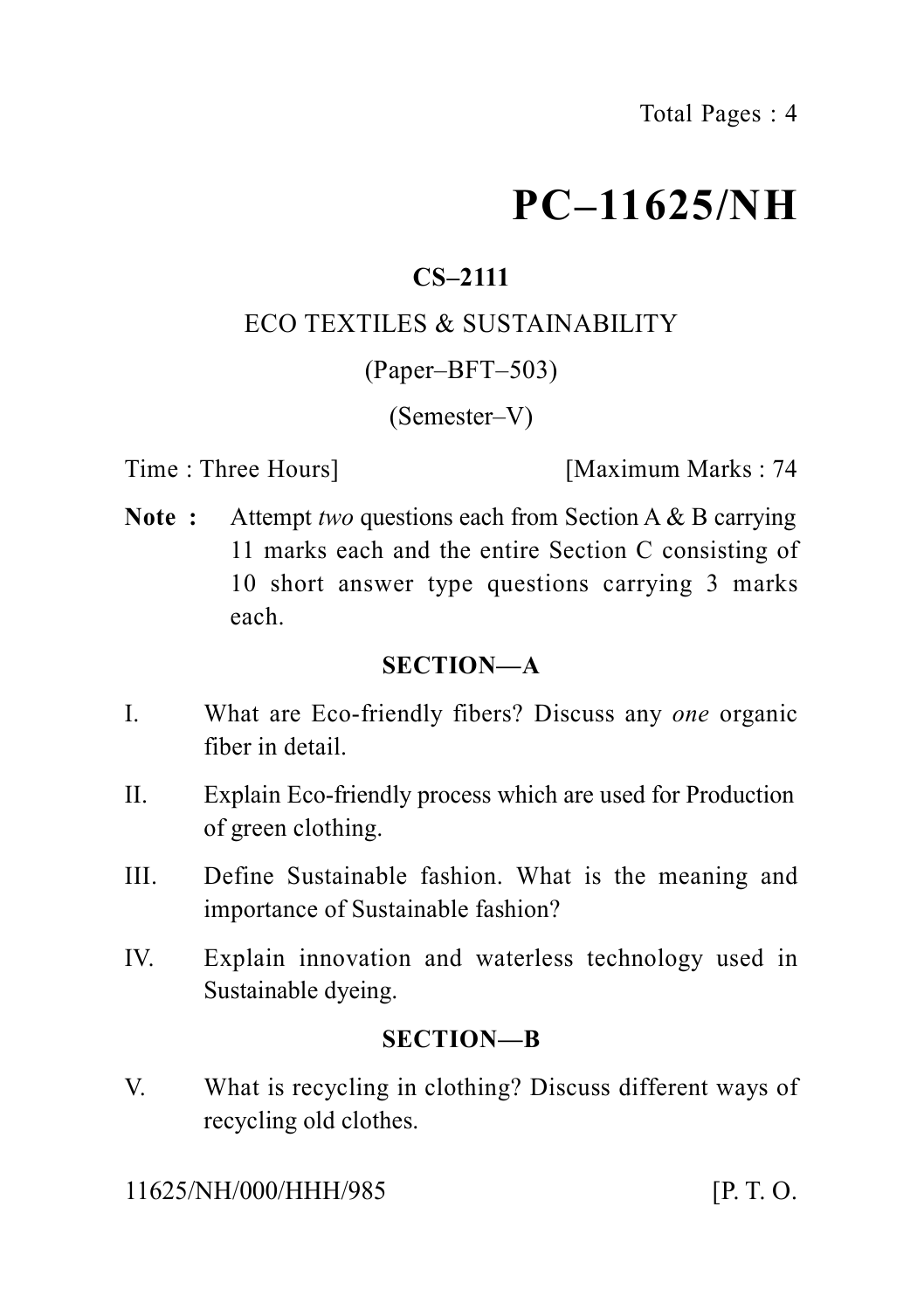- VI. What is Eco-friendly finishing? Explain the Eco-friendly technologies for finishing.
- VII. Discuss in detail Eco-labeling.
- VIII. What is the role of the National and International designers in the support of sustainable fashion?

### **SECTION—C**

## **(Compulsory Question)**

- IX. Write short notes on the following :
	- 1. Digital Printing.
	- 2. Laser Treatment.
	- 3. Ethical Textiles.
	- 4. Energy Audit.
	- 5. Natural dyes.
	- 6. Azo Dyes.
	- 7. Biotechnology.
	- 8. Eco-friendly washing.
	- 9. Recycling.
	- 10. Plasma Technology.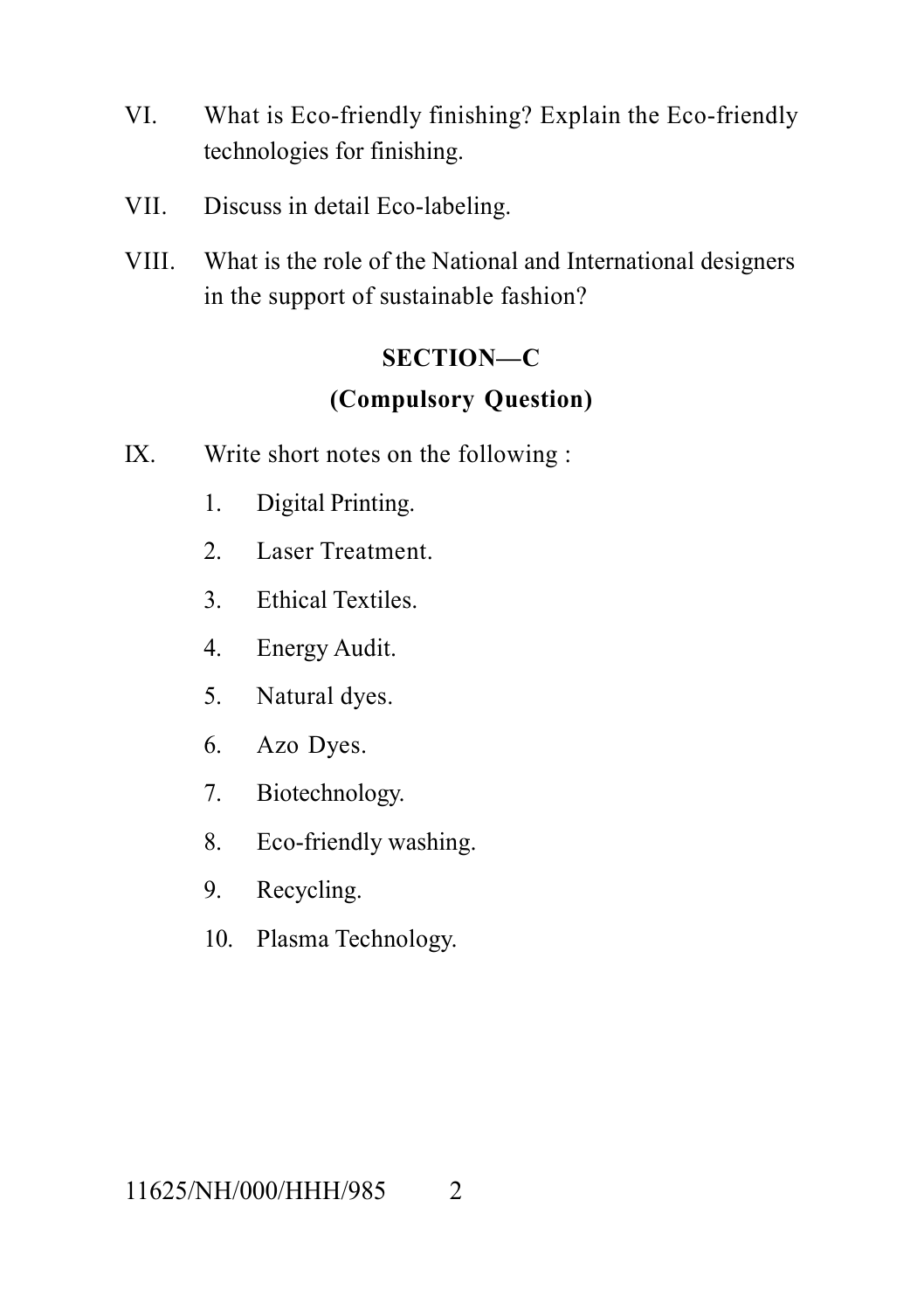#### **PUNJABI VERSION**

PUNJABI VERSION<br>ਨੋਟ : ਭਾਗ A ਅਤੇ B ਵਿਚੋਂ *ਦੋ–ਦੋ* ਪ੍ਰਸ਼ਨ ਕਰੋ। ਹਰੇਕ ਪ੍ਰਸ਼ਨ ਦੇ<br>11 ਅੰਕ ਹਨ। ਭਾਗ C ਸਾਰਾ ਕਰੋ। ਇਸ ਵਿਚ 10 ਸੰਖੇਪ ਉੱਤਰ<br>ਵਾਲੇ ਪੁਸ਼ਨ 3-3 ਅੰਕਾਂ ਦੇ ਹਨ। PUNJABI VERSION<br>ਭਾਗ A ਅਤੇ B ਵਿਚੋਂ *ਦੋ–ਦੋ* ਪ੍ਰਸ਼ਨ ਕਰੋ। ਹਰੇਕ ਪ੍ਰਸ਼ਨ ਦੇ<br>11 ਅੰਕ ਹਨ। ਭਾਗ C ਸਾਰਾ ਕਰੋ। ਇਸ ਵਿਚ 10 ਸੰਖੇਪ ਉੱਤਰ<br>ਵਾਲੇ ਪ੍ਰਸ਼ਨ 3-3 ਅੰਕਾਂ ਦੇ ਹਨ। **ਨੋਟ :** ਭਾਗ A ਅਤੇ B ਵਿਚੋਂ *ਦੋ–ਦੋ* ਪ੍ਰਸ਼ਨ ਕਰੋ। ਹਰੇਕ ਪ੍ਰਸ਼ਨ ਦੇ<br>11 ਅੰਕ ਹਨ। ਭਾਗ C ਸਾਰਾ ਕਰੋ। ਇਸ ਵਿਚ 10 ਸੰਖੇਪ ਉੱਤਰ<br>ਵਾਲੇ ਪਸ਼ਨ 3-3 ਅੰਕਾਂ ਦੇ ਹਨ।

#### $\overline{g}$ *rar*— $\overline{A}$

- ਵਾਲੇ ਪ੍ਰਸ਼ਨ 3-3 ਅੰਕਾਂ ਦੇ ਹਨ।<br>**ਭਾਗ—A<br>I. ਵਾਤਾਵਰਨ ਨਾਲ ਮੇਲ ਖਾਂਦਾ ਕਪੜਾ ਕੀ ਹੈ? ਕਿਸੇ ਇਕ** ਆਰਗੈਨਿਕ<br>ਫੈਬਰਿਕ ਬਾਰੇ ਵਿਸਥਾਰ ਨਾਲ ਚਰਚਾ ਕਰੋ।<br>– ਭਾਗ—A<br>ਵਾਤਾਵਰਨ ਨਾਲ ਮੇਲ ਖਾਂਦਾ ਕਪੜਾ ਕੀ ਹੈ? ਕਿਸੇ **ਇਕ** ਆਰਗੈਨਿਕ<br>ਫੈਬਰਿਕ ਬਾਰੇ ਵਿਸਥਾਰ ਨਾਲ ਚਰਚਾ ਕਰੋ।<br>ਹਰਾ ਕਪੜਾ ਬਨਾਉਣ ਵਿਚ ਉਪਯੋਗ ਕੀਤੀਆਂ ਜਾਂਦੀਆਂ ਵਾਤਾਵਰਨ
- I. ਵਾਤਾਵਰਨ ਨਾਲ ਮੇਲ ਖਾਂਦਾ ਕਪੜਾ ਕੀ ਹੈ? ਕਿਸੇ **ਇਕ** ਆਰਗੈਨਿਕ<br>ਫੈਬਰਿਕ ਬਾਰੇ ਵਿਸਥਾਰ ਨਾਲ ਚਰਚਾ ਕਰੋ।<br>II. ਹਰਾ ਕਪੜਾ ਬਨਾਉਣ ਵਿਚ ਉਪਯੋਗ ਕੀਤੀਆਂ ਜਾਂਦੀਆਂ ਵਾਤਾਵਰਨ<br>ਅਨੁਕੂਲ ਪ੍ਰਕਿਰਿਆਵਾਂ ਦੀ ਵਿਆਖਿਆ ਕਰੋ। ਦਤਦੁਕਸ਼ਨਸ਼ਨਸ਼ਨ ਵਾਣ ਕਜ਼ਵ ਯਾਤ : ਜ਼ਿਸ ਦਿਕ ਸਾਫ਼ਜ਼ਸ਼ਨ<br>ਫੈਬਰਿਕ ਬਾਰੇ ਵਿਸਥਾਰ ਨਾਲ ਚਰਚਾ ਕਰੋ।<br>ਅਨੁਕੂਲ ਪ੍ਰਕਿਰਿਆਵਾਂ ਦੀ ਵਿਆਖਿਆ ਕਰੋ।<br>'ਚਲਦੇ ਰਹਿਣ ਵਾਲੇ ਫੈਸ਼ਨ' ਦੀ ਪਰਿਭਾਸ਼ਾ ਦਿਓ। Sustainable<br>'ਚਲਦੇ ਰਹਿਣ ਵਾਲੇ ਫੈਸ਼ਨ' ਦੀ ਪਰਿਭਾਸ਼ਾ ਦਿਓ। Sustainable
- II. ਹਰਾ ਕਪੜਾ ਬਨਾਉਣ ਵਿਚ ਉਪਯੋਗ ਕੀਤੀਆਂ ਜਾਂਦੀਆਂ ਵਾਤਾਵਰਨ<br>ਅਨੁਕੂਲ ਪ੍ਰਕਿਰਿਆਵਾਂ ਦੀ ਵਿਆਖਿਆ ਕਰੋ।<br>III. 'ਚਲਦੇ ਰਹਿਣ ਵਾਲੇ ਫੈਸ਼ਨ' ਦੀ ਪਰਿਭਾਸ਼ਾ ਦਿਓ। Sustainable<br>ਫੈਸ਼ਨ ਦਾ ਅਰਥ ਅਤੇ ਮਹੱਤਵ ਕੀ ਹੈ? ਝੁਤ ਕੁਪੜ ਕਲਾਉਣ ਵਿੱਚ ਭੂਸਰਰ ਯੂਤਾਜ ਜਾਂਦਾਜ ਵਿੱਤ ਵਰਨ<br>ਅਨੁਕੂਲ ਪ੍ਰਕਿਰਿਆਵਾਂ ਦੀ ਵਿਆਖਿਆ ਕਰੋ।<br>'ਚਲਦੇ ਰਹਿਣ ਵਾਲੇ ਫੈਸ਼ਨ' ਦੀ ਪਰਿਭਾਸ਼ਾ ਦਿਓ। Sustainable<br>ਫੈਸ਼ਨ ਦਾ ਅਰਥ ਅਤੇ ਮਹੱਤਵ ਕੀ ਹੈ?<br>ਨਿਰੰਤਰ ਰੰਗਸਾਜ਼ੀ ਦੀ ਕਾਢ ਅਤੇ ਪਾਣੀ-ਰਹਿਤ ਤਕਨਾਲੋਜੀ ਦੀ
- III. 'ਚਲਦੇ ਰਹਿਣ ਵਾਲੇ ਫੈਸ਼ਨ' ਦੀ ਪਰਿਭਾਸ਼ਾ ਦਿਓ। Sustainable<br>ਫੈਸ਼ਨ ਦਾ ਅਰਥ ਅਤੇ ਮਹੱਤਵ ਕੀ ਹੈ?<br>IV. ਨਿਰੰਤਰ ਰੰਗਸਾਜ਼ੀ ਦੀ ਕਾਢ ਅਤੇ ਪਾਣੀ-ਰਹਿਤ ਤਕਨਾਲੋਜੀ ਦੀ<br>ਵਿਆਖਿਆ ਕਰੋ। ੱਲਣ ਗੱਤਣ ਦੇਲ ਫੈਸ਼ਲਾ ਦਾ ਜਾਂਤਤ ਸ਼ਾ<br>ਫੈਸ਼ਨ ਦਾ ਅਰਥ ਅਤੇ ਮਹੱਤਵ ਕੀ ਹੈ?<br>ਨਿਰੰਤਰ ਰੰਗਸਾਜ਼ੀ ਦੀ ਕਾਢ ਅਤੇ ਪਾਣੀ-ਜ<br>ਵਿਆਖਿਆ ਕਰੋ।<br>ਭਾਗ—B

#### <u>ਭਾਗ—B</u>

- ਵਿਆਖਿਆ ਕਰੋ।<br>ਭਾਗ—B<br>V. ਕਪੜਿਆਂ ਵਿਚ ਦੁਬਾਰਾ ਬਨਾਉਣਾ (recycling) ਕੀ ਹੈ? ਪੁਰਾਣੇ<br>ਕਪੜਿਆਂ ਨੂੰ ਨਵੇਂ ਸਿਰਿਓ ਬਨਾਉਣ ਦੇ ਵਿਭਿੰਨ ਢੰਗਾਂ ਦੀ ਚਰਚਾ<br>ਕਰੋ। **ਭਾਗ—B<br>ਕਪੜਿਆਂ ਵਿਚ ਦੁਬਾਰਾ ਬਨਾਉਣਾ** (recycling) ਕੀ ਹੈ? ਪੁਰਾਣੇ<br>ਕਪੜਿਆਂ ਨੂੰ ਨਵੇਂ ਸਿਰਿਓ ਬਨਾਉਣ ਦੇ ਵਿਭਿੰਨ ਢੰਗਾਂ ਦੀ ਚਰਚਾ<br>ਕਰੋ। ਕਪੜਿਆਂ ਵਿਚ ਦੁਬਾਰਾ ਬਨਾ<br>ਕਪੜਿਆਂ ਨੂੰ ਨਵੇਂ ਸਿਰਿਓ ਬ<br>ਕਰੋ।<br>ਵਾਤਾਵਰਨ ਅਨੁਕੂਲ ਫਿਨਿਸ਼ੰਗ VI. vwqwvrn An uk Ul iPinS Mg kI h Y? iPinS Mg dIAW vwqwvrn
- ਵਾਤਾਵਰਨ ਅਨੁਕੁਲ ਫਿਨਿਸ਼ੰਗ ਕੀ ਹੈ? ਫਿਨਿਸ਼ੰਗ ਦੀਆਂ ਵਾਤਾਵਰਨ VI. ਵਾਤਾਵਰਨ ਅਨੁਕੂਲ ਫਿਨਿਸ਼ੰਗ ਕੀ ਹੈ? ਫਿਨਿਸ਼ੰਗ ਦੀਆਂ ਵਾਤਾਵਰਨ<br>ਅਨੁਕੂਲ ਤਕਨਾਲੋਜੀਆਂ ਦੀ ਵਿਆਖਿਆ ਕਰੋ।<br>VII. ਵਾਤਾਵਰਨ ਲੇਬਲਿੰਗ ਦੀ ਵਿਸਥਾਰ ਨਾਲ ਚਰਚਾ ਕਰੋ।<br>11625/NH/000/HHH/985 3 [P.T.O.
- 

11625/NH/000/HHH/985 3 [P. T. O.